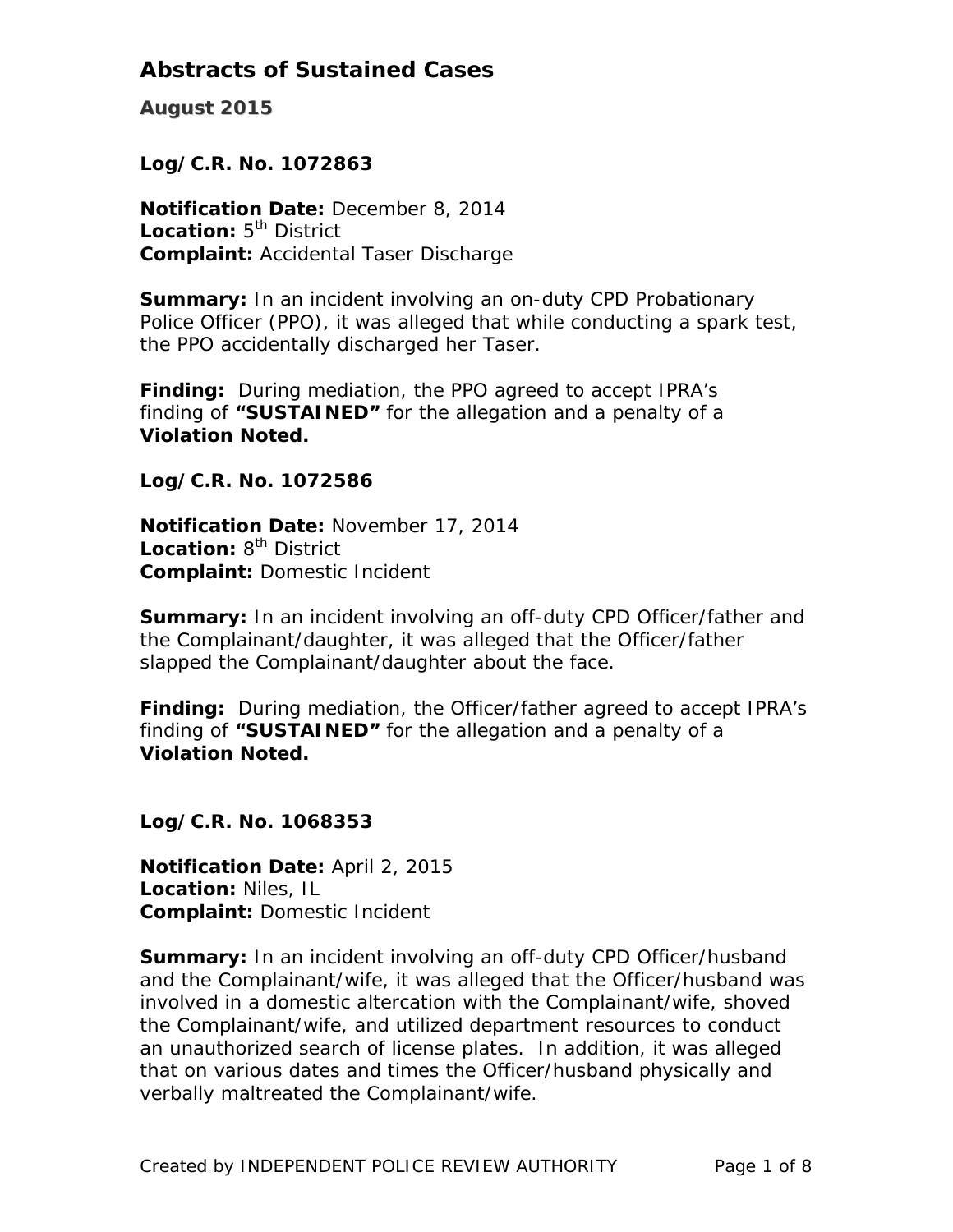**August 2015**

**Finding:** During mediation, the Officer/husband agreed to accept IPRA's finding of **"SUSTAINED** and a penalty of a **Reprimand"** for the allegation that he utilized department resources to conduct an unauthorized search of license plates; **"UNFOUNDED"** for the allegation that he shoved the Complainant/wife; **"NOT SUSTAINED"**  for all the other allegations.

### *Log/C.R. No. 1069558*

**Notification Date:** June 3, 2014 Location: 7<sup>th</sup> District **Complaint:** Accidental Taser Discharge

**Summary:** In an incident involving an on-duty CPD Officer, it was alleged that while conducting a spark test, the Officer accidentally discharged the Taser.

**Finding:** During mediation, the Officer agreed to accept IPRA's finding of **"SUSTAINED"** for the allegation and a penalty of a **Violation Noted.** 

#### *Log/C.R. No. 1056707*

**Notification Date:** August 30, 2012 **Location:** 3rd District **Complaint:** Domestic Incident

**Summary:** In an incident involving an off-duty CPD Officer/exboyfriend, two on-duty CPD Sergeants (Sergeant A and Sergeant B), and the Complainant/ex-girlfriend, it was alleged that on or about April 2012, the Officer/ex-boyfriend utilized departmental databases for unofficial business by conducting a name search of the Complainant/ex-girlfriend and utilized departmental resources for unofficial business by providing the Complainant/ex-girlfriend with a copy of her criminal report. It was further alleged that on August 20, 2012, the Officer/ex-boyfriend had the Complainant/ex-girlfriend's new boyfriend falsely arrested. In addition, it was alleged that on or about August 2012, the Officer/ex-boyfriend utilized departmental databases for unofficial business by conducting a name search of the Complainant/ex-girlfriend's new boyfriend, deliberately drove the Complainant/ex-girlfriend's vehicle into a pole and pushed the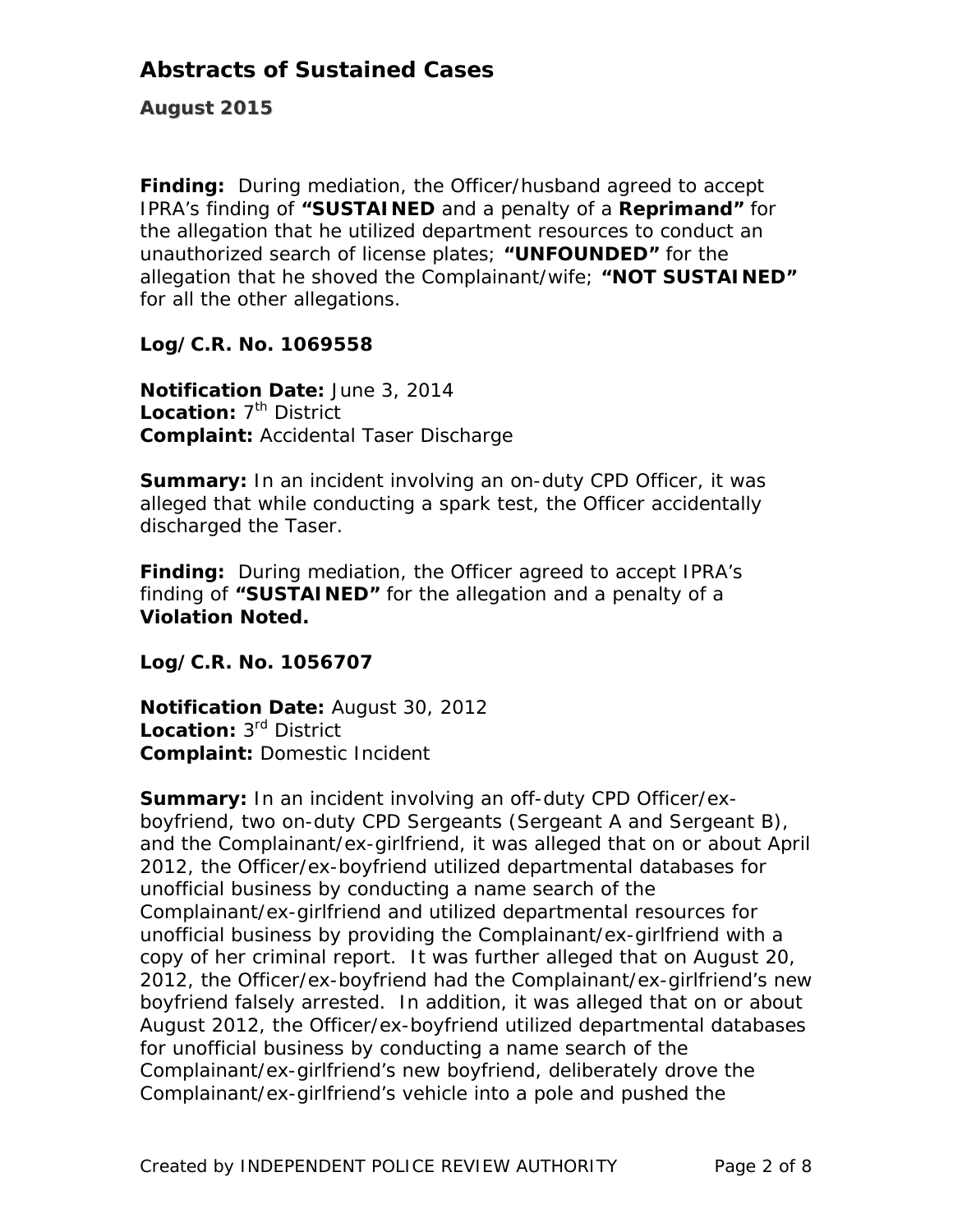### **August 2015**

Complainant/ex-girlfriend out of the crashed vehicle. Finally, it was alleged that on August 20, 2012, Sergeant A and B failed to file a complaint against the Officer/ex-boyfriend on behalf of the Complainant/ex-girlfriend.

**Finding:** During mediation, the Officer agreed to accept IPRA's finding of **"SUSTAINED"** and a penalty of a **2-day suspension** for the allegations that he utilized departmental databases for unofficial business by conducting a name search of the Complainant/exgirlfriend and utilized departmental databases for unofficial business by conducting a name search of the Complainant's/ex-girlfriend's new boyfriend**; "NOT SUSTAINED"** for all the other allegations.

**Sergeant A:** A finding of **"UNFOUNDED"** for the allegation.

**Sergeant B:** A finding of **"UNFOUNDED"** for the allegation.

*Log/C.R. No. 1069799*

**Notification Date:** June 14, 2014 Location: 22<sup>nd</sup> District **Complaint:** Domestic Incident

**Summary:** In an incident involving an off-duty CPD Officer/exboyfriend and the Complainant/ex-girlfriend, it was alleged that between April 17, 2014 and June 5, 2014 the Officer/ex-boyfriend harassed the Complainant/ex-girlfriend via text message and voice mail and was also verbally abusive via text message and voice mail. It was also alleged that on June 6, 2014, the Officer/ex-boyfriend verbally abused the Complainant/ex-girlfriend via text message. In addition, it was alleged that on June 14, 2014, the Officer/ex-boyfriend verbally abused the Complainant/ex-girlfriend by directing profanities at the Complainant/ex-girlfriend via text message and voice mail. It was further alleged that on June 14, 2014 and June 15, 2014, the Officer/ex-boyfriend made threatening statements via voice mail, harassed the Complainant/ex-girlfriend by calling and leaving her numerous voice mail messages including after she instructed him not to call her, and was intoxicated at an unknown location. Finally, it was alleged that the Officer/ex-boyfriend was named as the respondent in an order of protection and failed to notify the Chicago Police Department that he was named as the respondent in an order of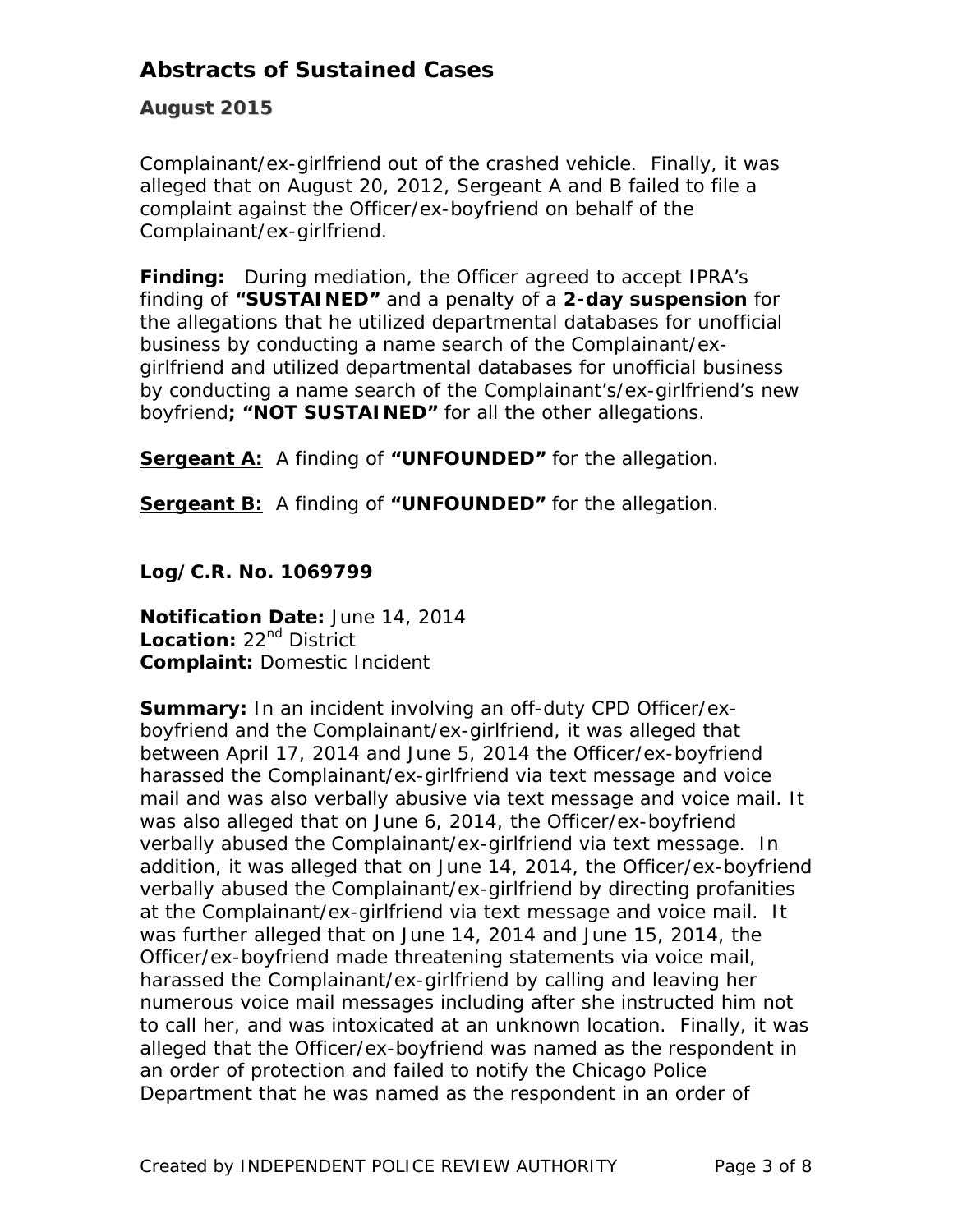**August 2015**

protection.

**Finding:** Based on statements to IPRA from the accused, the Complainant; department reports/records, and phone records; IPRA recommended the following:

**Officer:** A finding of **"SUSTAINED"** and a penalty of a **10-day suspension** for the allegations that between April 17, 2014 and June 5, 2014, the Officer/ex-boyfriend harassed the Complainant/exgirlfriend via text message and was also verbally abusive via text message and voice mail, on June 6, 2014, the Officer/ex-boyfriend verbally abused the Complainant/ex-girlfriend via text message, on June 14, 2014, the Officer/ex-boyfriend verbally abused the Complainant/ex-girlfriend by directing profanities via voice mail, made threatening statements via voice mail, harassed the Complainant/exgirlfriend by calling and leaving her numerous voice mail messages including after she instructed him not to call her, and failed to notify the Chicago Police Department that he was named as respondent in an order of protection; **"NOT SUSTAINED"** for the allegation involving intoxication.

## *Log/C.R. No. 1071952*

**Notification Date:** October 10, 2014 **Location: 18<sup>th</sup> District Complaint:** Excessive Force

**Summary:** In an incident involving two on-duty CPD Officers (Officer A and Officer B) and the Complainant, it was alleged that the Officers kicked the Complainant, punched the Complainant, failed to properly search the Complainant because he was in possession of a weapon while in custody and being transported, and failed to properly restrain the Complainant with a seatbelt while inside the police vehicle.

**Finding:** Based on statements to IPRA from the accused and numerous eye witnesses; department reports/records; as well as surveillance video, IPRA recommended the following:

**Officer A:** A finding of **"SUSTAINED"** and a penalty of **Separation**  for the allegations that he failed to properly search the Complainant because he was in possession of a weapon while in custody and being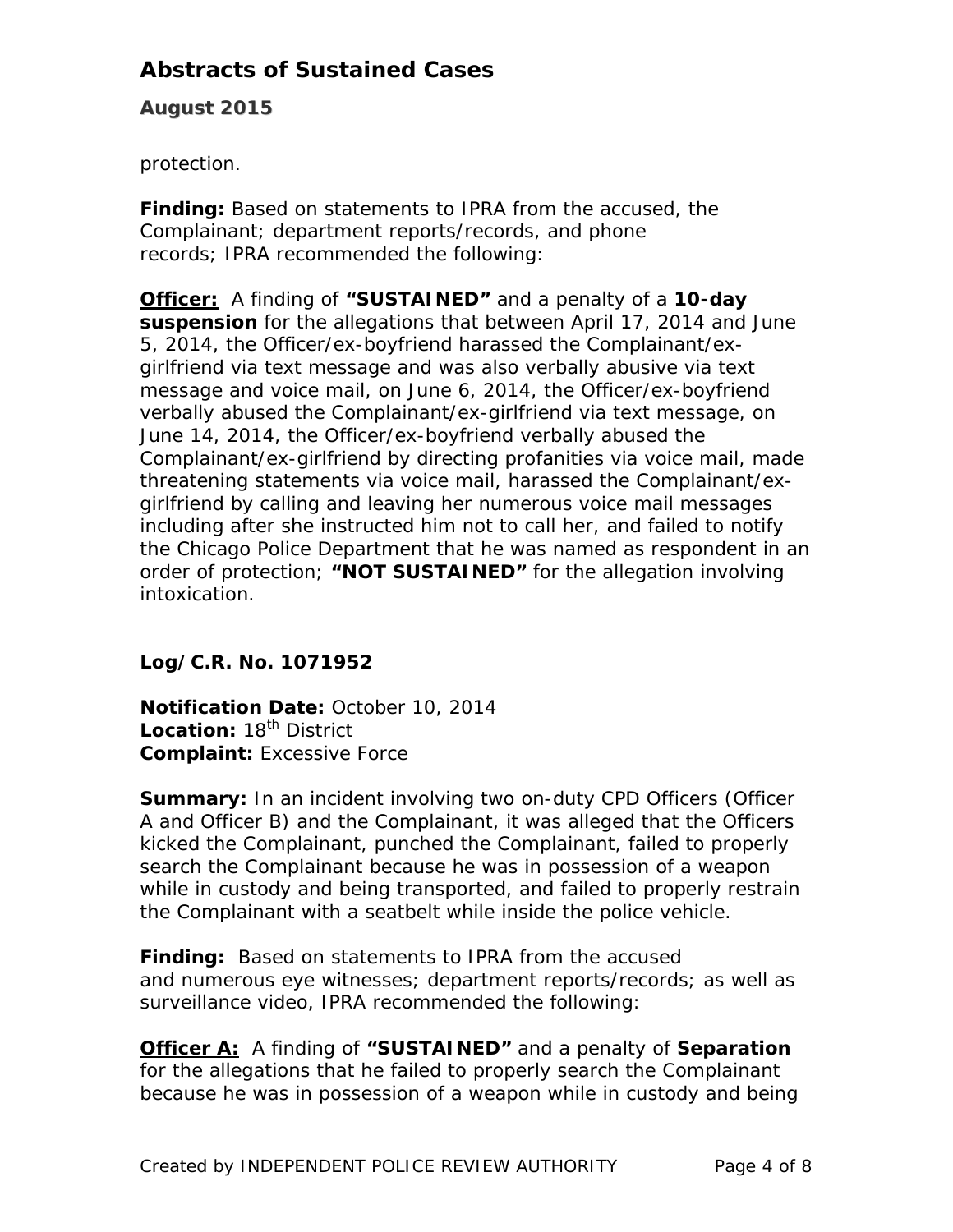### **August 2015**

transported, and failed to properly restrain the Complainant with a seatbelt while inside the police vehicle; **"EXONERATED"** for all the other allegations.

**Officer B:** A finding of **"SUSTAINED"** and a penalty of **Separation**  for the allegations that he failed to properly search the Complainant because he was in possession of a weapon while in custody and being transported, and failed to properly restrain the Complainant with a seatbelt while inside the police vehicle; **"EXONERATED"** for the allegation that he punched the Complainant; **"UNFOUNDED"** for the allegation that he kicked the Complainant.

## *Log/C.R. No. 1051762*

**Notification Date:** February 7, 2012 Location: 4<sup>th</sup> District **Complaint:** Excessive Force

**Summary:** In an incident involving two on-duty CPD Officers (Officer A and Officer B) and the Complainant/minor, it was alleged that on February 7, 2012, Officer A detained, questioned, and searched the Complainant/minor without lawful justification, conducted a strip search of the Complainant/minor without justification, conducted a strip search of the Complainant/minor without proper authorization, grabbed the Complainant/minor's genitals during a strip search, failed to complete any department records when he detained, questioned, and searched the Complainant/minor, observed misconduct and failed to take appropriate action and report it to the department. It was further alleged that on April 14, 2014, Officer A provided a false statement to the Independent Police Review Authority (IPRA) when he stated that he did not conduct a strip search of the Complainant/minor and when he stated that he did not observe Officer B hit the Complainant/minor with a metal walking crutch.

 It was alleged that on February 7, 2012, Officer B grabbed the Complainant/minor by his collar and forced him into the backroom of the store, detained, questioned, and searched the Complainant/minor without lawful justification, struck the Complainant/minor with his hand about the face and head, shoved the Complainant/minor against the wall, struck the Complainant/minor in the head with a metal walking crutch, grabbed the Complainant/minor's genitals during a search of his person, conducted a strip search of the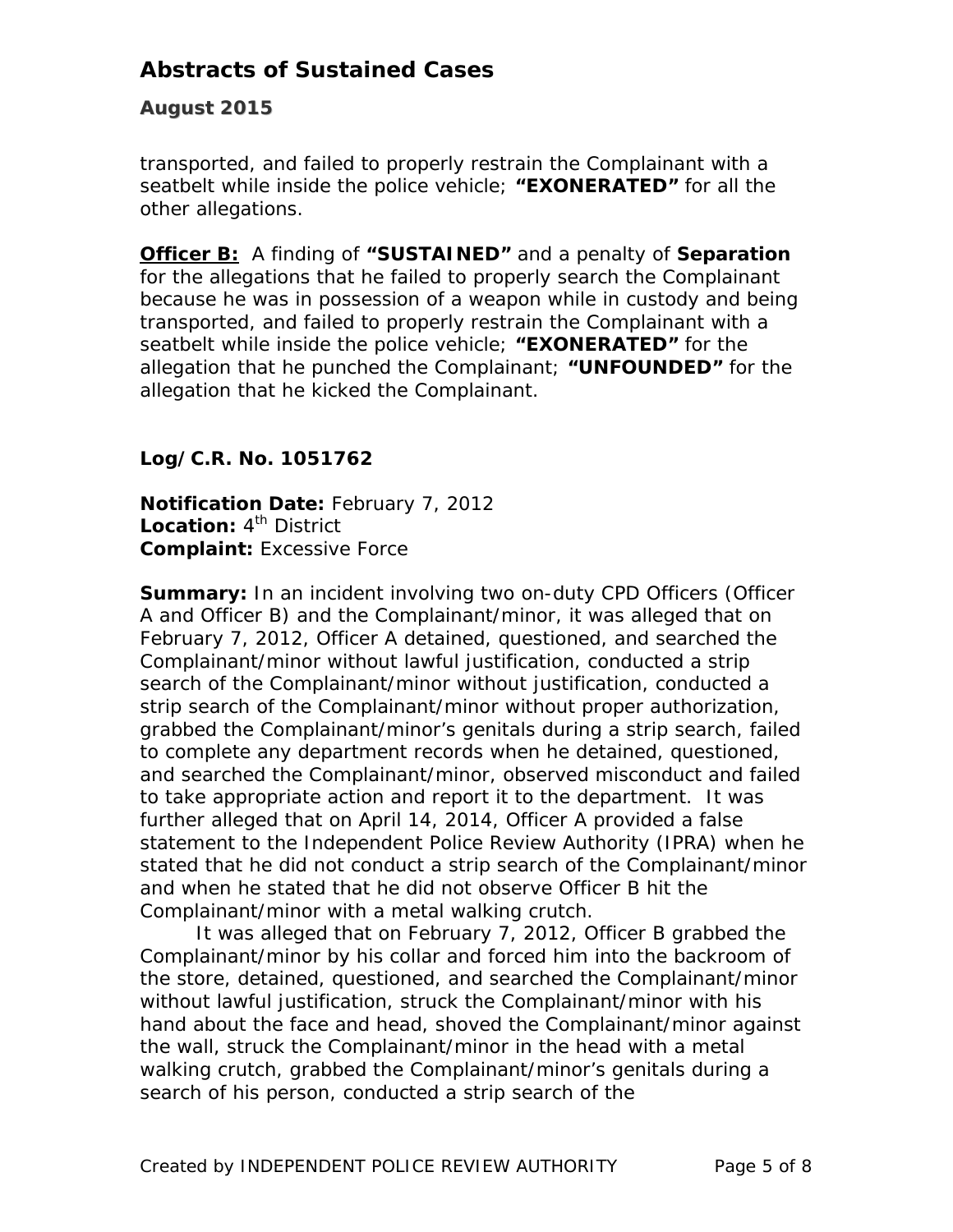### **August 2015**

Complainant/minor without justification, conducted a strip search of the Complainant/minor without proper authorization, and failed to complete any department reports when he detained, questioned, and searched the Complainant/minor.

**Finding:** During mediation, Officer A agreed to accept IPRA's finding of **"SUSTAINED"** and penalty of a **150-day suspension** for the allegations that he conducted a strip search of the Complainant/minor without justification, conducted a strip search of the Complainant/minor without proper authorization, failed to complete any department reports when he detained, questioned, and searched the Complainant/minor, and observed misconduct and failed to take appropriate action and report it to the department; **"NOT SUSTAINED"** for all the other allegations.

**Officer B:** A finding of **"SUSTAINED"** and a penalty of **Separation**  for the allegations that he grabbed the Complainant/minor by his collar and forced him into the backroom of the store, detained, questioned, and searched the Complainant/minor without lawful justification, struck the Complainant/minor with his hand about the face and head, shoved the Complainant/minor against the wall, struck the Complainant/minor in the head with a metal waking crutch, conducted a strip search of the Complainant/minor without justification, conducted a strip search of the Complainant/minor without proper authorization, and failed to complete any department reports when he detained, questioned, and searched the Complainant/minor; **"NOT SUSTAINED"** for the allegation that he grabbed the Complainant/minor's genitals during a search of his person.

### *Log/C.R. No. 1067139*

**Notification Date:** January 22, 2014 Location: 12<sup>th</sup> District **Complaint:** Excessive Force

**Summary:** In an incident involving eleven on-duty CPD Officers (Officer A, B, C, D, E, F, G, H, I, J, and K), a twelve Unknown on-duty CPD Officer, an on-duty Sergeant and the Complainant, it was alleged that Officer A struck the Complainant on the head while she was handcuffed and down on her knees, engaged in conduct that brought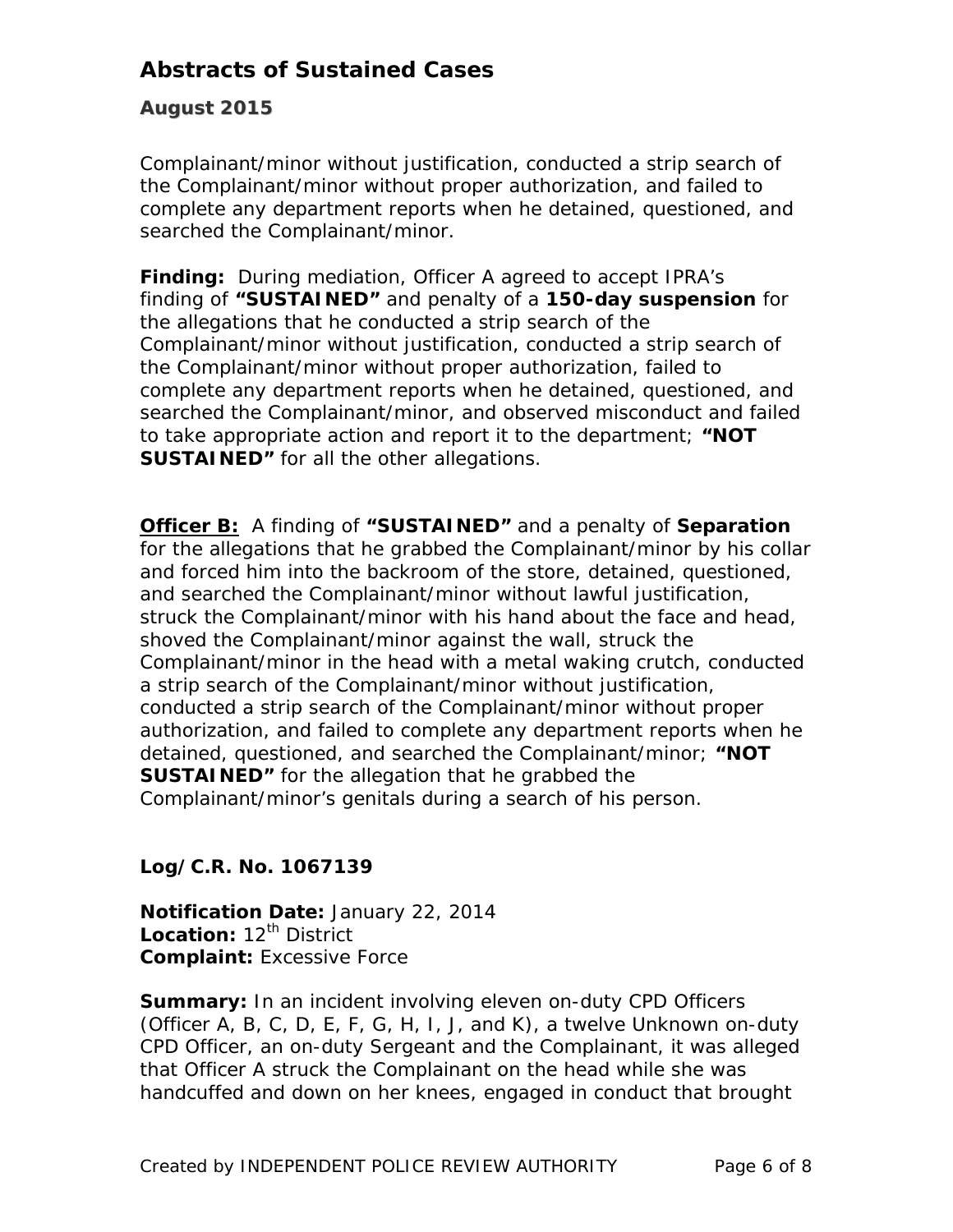### **August 2015**

discredit upon the Chicago Police Department, failed to intervene to protect the Complainant from being verbally abused by Officer B, failed to report the misconduct committed by Officer B when he verbally abused the Complainant, failed to show his badge to the Complainant, grabbed the Complainant, pushed/threw the Complainant against a wall, pushed the Complainant onto a sofa, punched the Complainant, slapped the Complainant, kicked the Complainant, choked the Complainant, and handcuffed the Complainant too tightly on her wrists and ankles. It was alleged that Officer B verbally abused the Complainant, engaged in the above conduct that brought discredit upon the Chicago Police Department, and failed to show his badge to the Complainant. Officer C was alleged to have failed to intervene to protect the Complainant from being verbally abused by Officer B, failed to report the misconduct committed by Officer B when he verbally abused the Complainant, failed to show her badge to the Complainant, and handcuffed the Complainant too tightly on her wrists and ankles. Officers D, E, F, G, H, I, J, and K were alleged to have failed to intervene to protect the Complainant from being verbally abused by Officer B, failed to report misconduct committed by Officer B when he verbally abused the Complainant, and failed to show their badge to the Complainant. It was further alleged that the Sergeant failed to immediately intervene to protect the Complainant from being verbally abused by Officer B, failed to initiate a complaint register number in relation to the misconduct committed by Officer B when he verbally abused the Complainant and failed to show his badge to the Complainant. Finally, it was alleged that the Unknown Officer put a pillow on the Complainant's face and directed profanities towards the Complainant.

**Finding:** During mediation, Officer A agreed to accept IPRA's finding of **"SUSTAINED"** and penalty of a **8-day suspension** for the allegations that he struck the Complainant on the head while she was handcuffed and down on her knees, engaged in the above conduct that brought discredit upon the Chicago Police Department;

**"UNFOUNDED"** for the allegations that he failed to intervene to protect the Complainant from being verbally abused by Officer B, failed to report the misconduct committed by Officer B when he verbally abused the Complainant, failed to show his badge to the Complainant, pushed/threw the Complainant against a wall, and choked the Complainant; **"EXONERATED"** for all the other allegations.

**Officer B:** During mediation, Officer B agreed to accept IPRA's